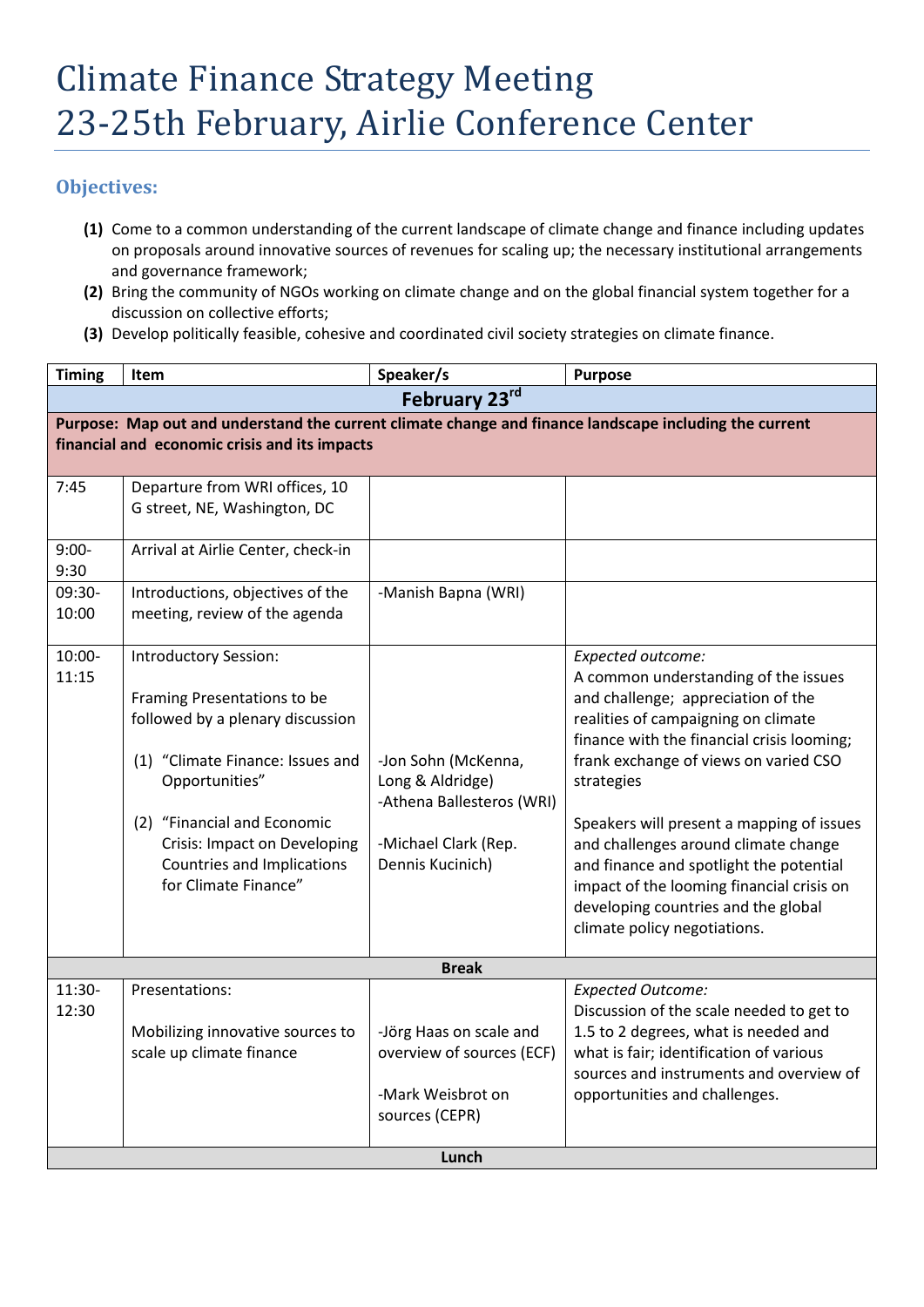| $1:30-$                                                                       | Presentations:                                                |                           | <b>Expected Outcome:</b>                          |  |  |  |  |
|-------------------------------------------------------------------------------|---------------------------------------------------------------|---------------------------|---------------------------------------------------|--|--|--|--|
| 3:30                                                                          |                                                               |                           | Participants will have a better                   |  |  |  |  |
|                                                                               | Mobilizing innovative sources to                              |                           | understanding of the potential of the             |  |  |  |  |
|                                                                               | scale up climate finance                                      |                           | various innovative sources and guide              |  |  |  |  |
|                                                                               |                                                               |                           | discussions on Day 2.                             |  |  |  |  |
|                                                                               | -Aviation and Maritime Levy                                   | -David Waskow (Oxfam      |                                                   |  |  |  |  |
|                                                                               |                                                               | America)                  | Each speaker will provide further details         |  |  |  |  |
|                                                                               |                                                               |                           | about specific sources and respond to the         |  |  |  |  |
|                                                                               | -Subsidies                                                    | -Steve Kretzmann (Oil     | following questions:                              |  |  |  |  |
|                                                                               |                                                               | Change)                   |                                                   |  |  |  |  |
|                                                                               |                                                               |                           | -Sources: Where will the resources come           |  |  |  |  |
|                                                                               | -Special Drawing Rights                                       | -Soren Ambrose (Action    | from?                                             |  |  |  |  |
|                                                                               |                                                               | Aid) and Antonio          |                                                   |  |  |  |  |
|                                                                               |                                                               | Tricarico (CRBM)          | -Governance: What are the necessary               |  |  |  |  |
|                                                                               |                                                               |                           | institutional arrangements?                       |  |  |  |  |
|                                                                               | -Financial Transaction Taxes                                  | -Sarah Anderson (IPS)     |                                                   |  |  |  |  |
|                                                                               |                                                               |                           | -Influence strategy: What are the key             |  |  |  |  |
|                                                                               | -Climate Debt                                                 | -Lidy Alejandro (Jubilee) | political processes to influence in 2010?         |  |  |  |  |
|                                                                               |                                                               |                           |                                                   |  |  |  |  |
|                                                                               |                                                               | <b>Coffee</b>             |                                                   |  |  |  |  |
| $4:00-$                                                                       | Discussion:                                                   | -Manish Bapna             | <b>Expected Outcome:</b>                          |  |  |  |  |
| 5:30                                                                          |                                                               |                           | Participants will have a better                   |  |  |  |  |
|                                                                               | -Focus on Scale and Sources                                   |                           | understanding of each of these sources            |  |  |  |  |
|                                                                               |                                                               |                           | and be able to articulate which of them           |  |  |  |  |
|                                                                               | -Addressing Institutional<br>architecture issues and relevant |                           | are politically feasible within a timeframe,      |  |  |  |  |
|                                                                               |                                                               |                           | and what are the ways to campaign<br>around them. |  |  |  |  |
|                                                                               | processes                                                     |                           |                                                   |  |  |  |  |
|                                                                               |                                                               |                           | Discussions will then follow in small             |  |  |  |  |
|                                                                               |                                                               |                           | groups the following day to further flesh         |  |  |  |  |
|                                                                               |                                                               |                           | out 2-3 priority sources.                         |  |  |  |  |
|                                                                               |                                                               |                           |                                                   |  |  |  |  |
|                                                                               |                                                               |                           | Suggested criteria for identifying                |  |  |  |  |
|                                                                               |                                                               |                           | priorities:                                       |  |  |  |  |
|                                                                               |                                                               |                           | -Forward political momentum in national           |  |  |  |  |
|                                                                               |                                                               |                           | and international venues demonstrated             |  |  |  |  |
|                                                                               |                                                               |                           | by government and institutional action            |  |  |  |  |
|                                                                               |                                                               |                           |                                                   |  |  |  |  |
|                                                                               |                                                               |                           | -Demonstrated support from developing             |  |  |  |  |
|                                                                               |                                                               |                           | countries                                         |  |  |  |  |
|                                                                               |                                                               |                           |                                                   |  |  |  |  |
|                                                                               |                                                               |                           | -Significant movement towards financial           |  |  |  |  |
|                                                                               |                                                               |                           | scale                                             |  |  |  |  |
|                                                                               |                                                               |                           |                                                   |  |  |  |  |
|                                                                               |                                                               | Cocktail Hour 6:00-7:00   |                                                   |  |  |  |  |
| <b>Whistling Swan Pub</b>                                                     |                                                               |                           |                                                   |  |  |  |  |
|                                                                               |                                                               | Dinner 7:00-8:00          |                                                   |  |  |  |  |
|                                                                               |                                                               |                           |                                                   |  |  |  |  |
|                                                                               |                                                               |                           |                                                   |  |  |  |  |
| <b>Evening Session DAY 1</b>                                                  |                                                               |                           |                                                   |  |  |  |  |
| Special After-Dinner Session focused on Post Copenhagen issues and challenges |                                                               |                           |                                                   |  |  |  |  |
| Lead Conveners: Liz Gallagher, Mark Lutes, Rubens Born, Steve Herz            |                                                               |                           |                                                   |  |  |  |  |
|                                                                               |                                                               |                           |                                                   |  |  |  |  |
|                                                                               |                                                               |                           |                                                   |  |  |  |  |
| February 24 <sup>th</sup>                                                     |                                                               |                           |                                                   |  |  |  |  |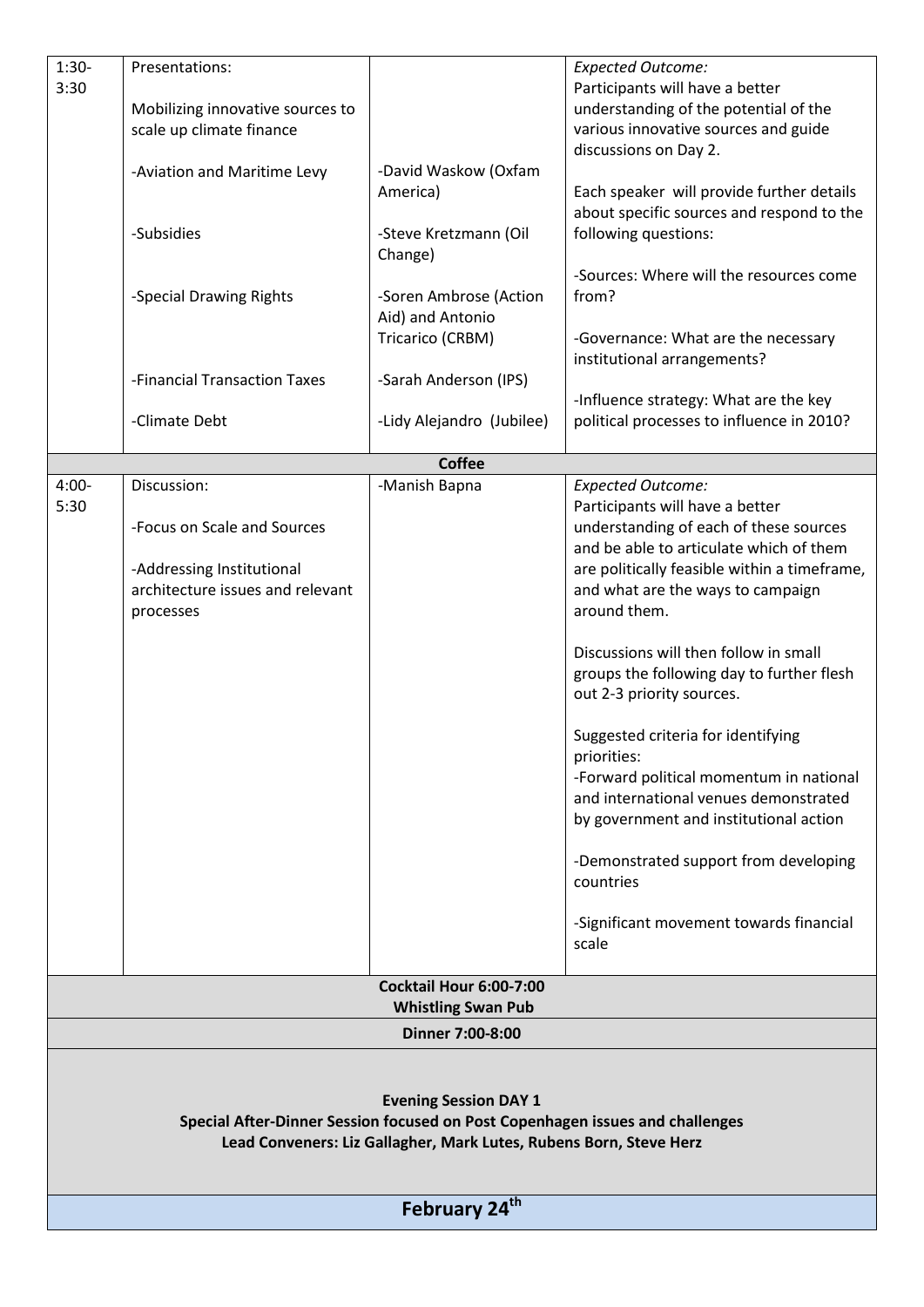| Purpose: Based on discussions from Day 1, identify at least 2-3 politically feasible, innovative sources of climate |                                 |                            |                                              |  |  |  |
|---------------------------------------------------------------------------------------------------------------------|---------------------------------|----------------------------|----------------------------------------------|--|--|--|
| finance, and corresponding institutional needs. Then discuss relevant processes and proposed outcomes.              |                                 |                            |                                              |  |  |  |
| $9.00 -$                                                                                                            | Break-out groups: prioritize    | -Melissa Dann              | <b>Expected Outcome:</b>                     |  |  |  |
| 10.30                                                                                                               | work around sources,            | (facilitator) with         | Participants will break into small groups,   |  |  |  |
|                                                                                                                     | institutions and processes      | Facilitators for 3 working | respond to the two guide questions (see      |  |  |  |
|                                                                                                                     |                                 | groups                     | left column) and identify priorities based   |  |  |  |
|                                                                                                                     | Part 1:                         |                            | on these suggested criteria for selecting    |  |  |  |
|                                                                                                                     |                                 |                            | priorities:                                  |  |  |  |
|                                                                                                                     | -Which of the proposals have    |                            |                                              |  |  |  |
|                                                                                                                     | political traction and support? |                            | -Forward political momentum in national      |  |  |  |
|                                                                                                                     |                                 |                            | and international venues demonstrated        |  |  |  |
|                                                                                                                     | -How do we mobilize the         |                            | by government and institutional action       |  |  |  |
|                                                                                                                     | necessary support and generate  |                            |                                              |  |  |  |
|                                                                                                                     | political momentum towards      |                            | -Demonstrated support from developing        |  |  |  |
|                                                                                                                     | financial scale?                |                            | countries                                    |  |  |  |
|                                                                                                                     |                                 |                            |                                              |  |  |  |
|                                                                                                                     |                                 |                            | -Significant movement towards financial      |  |  |  |
|                                                                                                                     |                                 |                            | scale                                        |  |  |  |
|                                                                                                                     |                                 |                            |                                              |  |  |  |
|                                                                                                                     |                                 | <b>Coffee</b>              |                                              |  |  |  |
| 11.00-                                                                                                              | <b>Plenary Discussion:</b>      | -Melissa Dann              | <b>Expected Outcome:</b>                     |  |  |  |
| 12.30                                                                                                               |                                 |                            | Agree on list of priority sources groups     |  |  |  |
|                                                                                                                     | Report back from groups         |                            | want to work on                              |  |  |  |
|                                                                                                                     |                                 | Lunch                      |                                              |  |  |  |
| $2.00 -$                                                                                                            | Presentation: Mapping of        | -Alden Meyer (UCS) with    | <b>Expected Outcome:</b>                     |  |  |  |
| 4.00                                                                                                                | Political Opportunities on      | inputs from other          | Using the Calendar of key political events   |  |  |  |
|                                                                                                                     | <b>Climate Finance</b>          | participants               | in 2010-2011 (compiled as part of the        |  |  |  |
|                                                                                                                     |                                 |                            | briefing pack for the retreat), map out key  |  |  |  |
|                                                                                                                     | Report back from post-          | -Liz Gallagher (CAFOD)     | opportunities, identify a set of strategies  |  |  |  |
|                                                                                                                     | Copenhagen session              | -Mark Lutes (WWF)          | for each of the prioritized source and plan  |  |  |  |
|                                                                                                                     |                                 | -Steve Herz (Greenpeace)   | activities and tools needed                  |  |  |  |
|                                                                                                                     |                                 |                            |                                              |  |  |  |
|                                                                                                                     | Break-out groups Part 2:        | -Three groups              |                                              |  |  |  |
|                                                                                                                     | Discuss action plans around     | <b>Facilitators TBD</b>    |                                              |  |  |  |
|                                                                                                                     | sources and institutional       |                            |                                              |  |  |  |
|                                                                                                                     | architecture; key political     |                            |                                              |  |  |  |
|                                                                                                                     | processes and activities        |                            |                                              |  |  |  |
|                                                                                                                     |                                 |                            |                                              |  |  |  |
|                                                                                                                     | -How and which 'policy spaces'  |                            |                                              |  |  |  |
|                                                                                                                     | do we prioritize?               |                            |                                              |  |  |  |
|                                                                                                                     | <b>International Financial</b>  |                            |                                              |  |  |  |
|                                                                                                                     | Institutions                    |                            |                                              |  |  |  |
|                                                                                                                     | <b>MEF</b><br>$\bullet$         |                            |                                              |  |  |  |
|                                                                                                                     | G4, G8 and G20,<br>٠            |                            |                                              |  |  |  |
|                                                                                                                     | <b>UNFCCC</b>                   |                            |                                              |  |  |  |
|                                                                                                                     | <b>OECD</b>                     |                            |                                              |  |  |  |
|                                                                                                                     | National level processes        |                            |                                              |  |  |  |
|                                                                                                                     |                                 |                            |                                              |  |  |  |
| <b>Coffee</b>                                                                                                       |                                 |                            |                                              |  |  |  |
| $4.30 -$                                                                                                            | Plenary Discussion:             | -Melissa Dann              | <b>Expected Outcome:</b>                     |  |  |  |
| 5.30                                                                                                                |                                 |                            | A calendar of political events with specific |  |  |  |
|                                                                                                                     | Report back from groups         |                            | influence strategy for each of the major     |  |  |  |
|                                                                                                                     |                                 |                            | events                                       |  |  |  |
|                                                                                                                     |                                 |                            |                                              |  |  |  |
| $5.30 -$                                                                                                            | Wrap up:                        | -Melissa Dann              | <b>Expected Outcome:</b>                     |  |  |  |
| 6.00                                                                                                                | Summary of Day 2                |                            | <b>Review of Action Points</b>               |  |  |  |